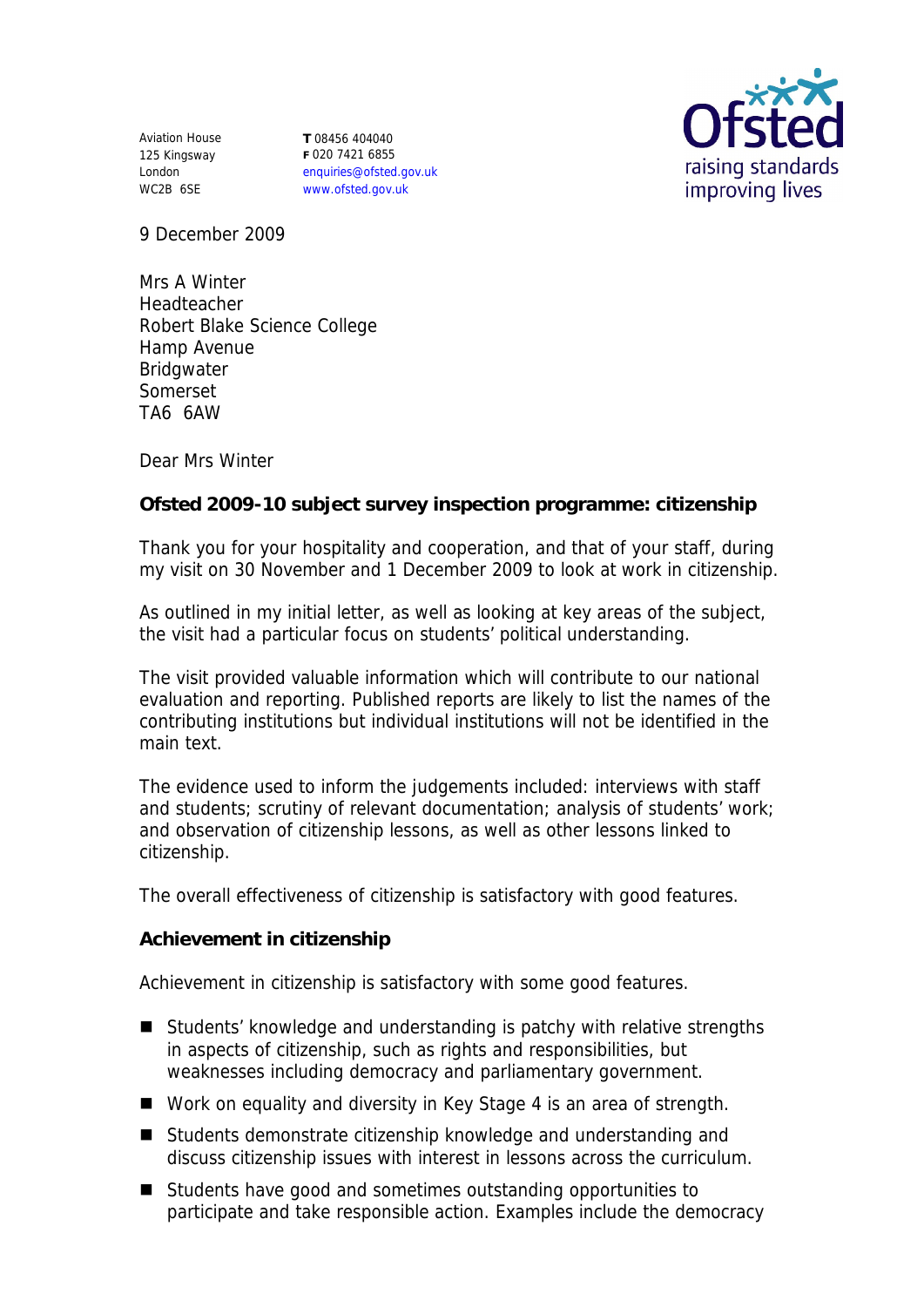day, the Building School for the Future project, the school council, peer mentors, prefects and the recycling project.

■ However, these 'processes' of critical thinking, advocacy and representation and taking action are insufficiently developed in the context of the National Curriculum for citizenship.

**Quality of citizenship teaching** 

The quality of the teaching observed generally and in citizenship lessons was good and sometimes outstanding.

- Lessons are prepared very well and teachers and other adults show very good knowledge of students and their learning needs.
- Lessons are well paced and effective in making use of a range of learning styles, the purpose of which is understood by the students.
- Relationships with students are outstanding and citizenship lessons make an important contribution to students' personal development.
- Teachers observed in science, geography, English and design technology showed good awareness of the implications of citizenship for their subject areas. Lessons were characterised by good discussion of topical issues, including scarce resources in the health service, the media, global interdependence, future energy needs and sustainability.
- Steps have been taken to use the citizenship eight-level scale for assessment purposes, although this remains at an early stage of development.

**Quality of the citizenship curriculum** 

The curriculum is satisfactory with some strengths.

- There is now a secure core citizenship programme in Key Stage 3. Although time has been provided for citizenship in Key Stage 4, there is at present a strong bias in the programme towards Personal Social Health and Economic education.
- $\blacksquare$  The contribution made to the citizenship programme by other subjects is significant.
- $\blacksquare$  The school provides many opportunities for students to become involved in extra-curricular activities, such as democracy day. There is also scope for augmentation of the core programme on the days when the timetable is suspended.
- The school council provides students with the opportunity to be involved in democratic processes, although these could be further developed to mirror UK democracy.

**Effectiveness of leadership and management of citizenship**

The leadership and management of citizenship are good.